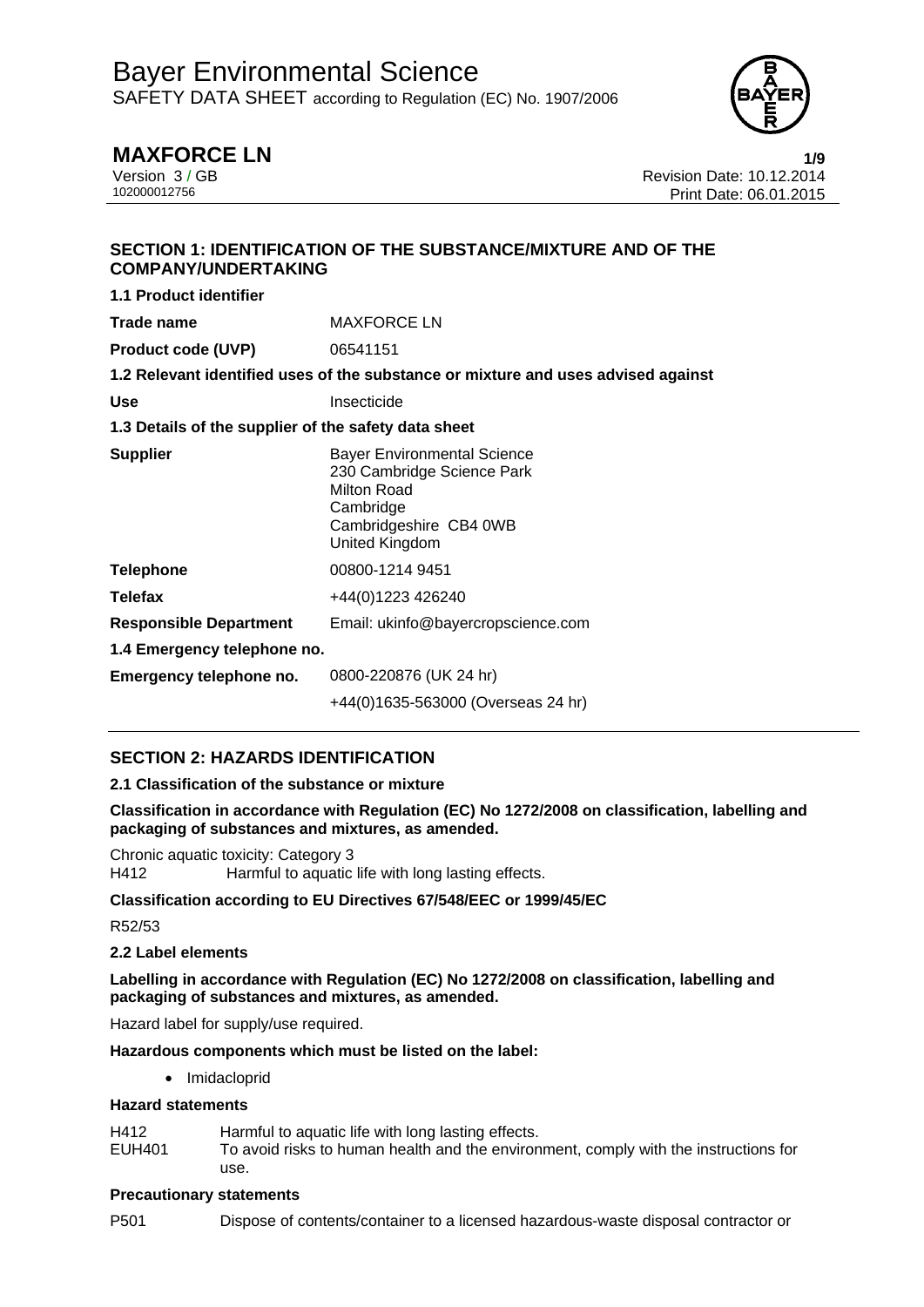

# **MAXFORCE LN 2/9**

Version 3 / GB Revision Date: 10.12.2014 Print Date: 06.01.2015

> collection site except for empty clean containers which can be disposed of as nonhazardous waste.

### **2.3 Other hazards**

No other hazards known.

## **SECTION 3: COMPOSITION/INFORMATION ON INGREDIENTS**

### **3.2 Mixtures**

#### **Chemical nature**

Bait (ready for use) (RB) Imidacloprid 0,03 % w/w

#### **Hazardous components**

R-phrase(s) according to EC directive 67/548/EEC Hazard statements according to Regulation (EC) No. 1907/2006

| <b>Name</b>  | CAS-No./                   | <b>Classification</b>             |                                                                        | <b>Conc.</b> [%] |
|--------------|----------------------------|-----------------------------------|------------------------------------------------------------------------|------------------|
|              | EC-No.                     | <b>EC Directive</b><br>67/548/EEC | <b>Regulation (EC) No</b><br>1272/2008                                 |                  |
| Imidacloprid | 138261-41-3<br>428-040-8   | Xn; R22<br>N; R50/53              | Acute Tox. 4, H302<br>Aquatic Acute 1, H400<br>Aquatic Chronic 1, H410 | 0.03             |
| Sucrose      | $57 - 50 - 1$<br>200-334-9 | Not classified                    | Not classified                                                         | > 1.00           |

### **Further information**

| Imidacloprid | 138261-41-3 | $\mid$ M-Factor: 10 (acute) |  |
|--------------|-------------|-----------------------------|--|
|--------------|-------------|-----------------------------|--|

For the full text of the R-phrases/ Hazard statements mentioned in this Section, see Section 16.

## **SECTION 4: FIRST AID MEASURES**

### **4.1 Description of first aid measures**

| <b>General advice</b> | Move out of dangerous area. Place and transport victim in stable<br>position (lying sideways). Remove contaminated clothing immediately<br>and dispose of safely.                                                                                                                                                                                      |
|-----------------------|--------------------------------------------------------------------------------------------------------------------------------------------------------------------------------------------------------------------------------------------------------------------------------------------------------------------------------------------------------|
| <b>Skin contact</b>   | Wash off immediately with soap and plenty of water. Get medical<br>attention if irritation develops and persists.                                                                                                                                                                                                                                      |
| Eye contact           | Rinse immediately with plenty of water, also under the eyelids, for at<br>least 15 minutes. Remove contact lenses, if present, after the first 5<br>minutes, then continue rinsing eye. Get medical attention if irritation<br>develops and persists.                                                                                                  |
| Ingestion             | Call a physician or poison control center immediately. Rinse mouth.<br>Induce vomiting only, if: 1. patient is fully conscious, 2. medical aid is<br>not readily available, 3. a significant amount (more than a mouthful)<br>has been ingested and 4. time since ingestion is less than 1 hour.<br>(Vomit should not get into the respiratory tract.) |
|                       | A 2 Most important symptoms and effects, both acute and delayed                                                                                                                                                                                                                                                                                        |

### **4.2 Most important symptoms and effects, both acute and delayed**

| <b>Symptoms</b> | If large amounts are ingested, the following symptoms may occur: |  |  |  |
|-----------------|------------------------------------------------------------------|--|--|--|
|-----------------|------------------------------------------------------------------|--|--|--|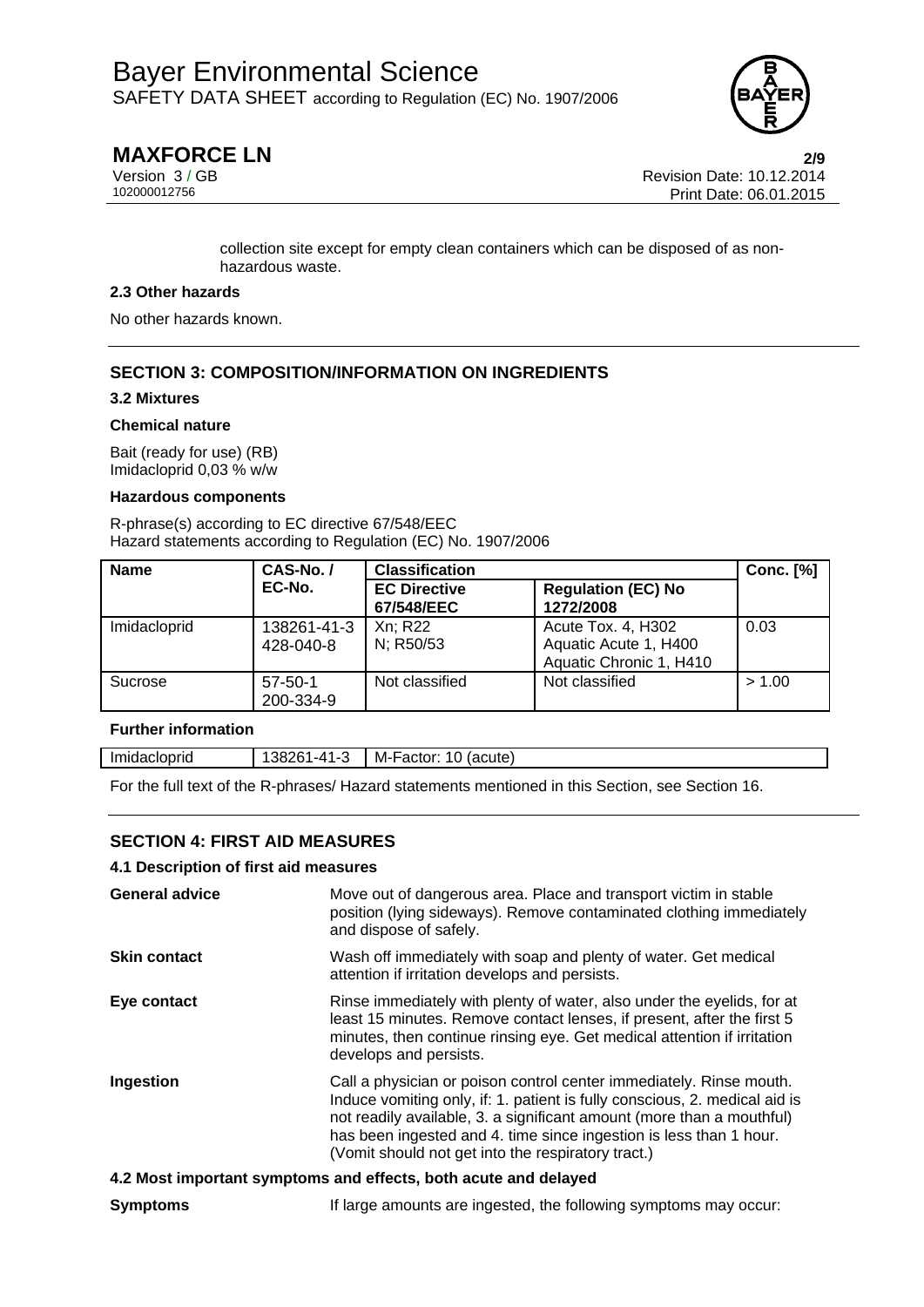

# **MAXFORCE LN 3/9**

Version 3 / GB Revision Date: 10.12.2014 Print Date: 06.01.2015

Abdominal pain, Nausea, Dizziness

Symptoms and hazards refer to effects observed after intake of significant amounts of the active ingredient(s)., Due to its low concentration intake of a hazardous amount of active ingredient from this formulation is unlikely.

**4.3 Indication of any immediate medical attention and special treatment needed** 

**Treatment** Treat symptomatically. Monitor: respiratory and cardiac functions. In case of ingestion gastric lavage should be considered in cases of significant ingestions only within the first 2 hours. However, the application of activated charcoal and sodium sulphate is always advisable. There is no specific antidote.

## **SECTION 5: FIREFIGHTING MEASURES**

| 5.1 Extinguishing media                                         |                                                                                                                               |
|-----------------------------------------------------------------|-------------------------------------------------------------------------------------------------------------------------------|
| <b>Suitable</b>                                                 | Use water spray, alcohol-resistant foam, dry chemical or carbon<br>dioxide.                                                   |
| Unsuitable                                                      | High volume water jet                                                                                                         |
| 5.2 Special hazards arising<br>from the substance or<br>mixture | Dangerous gases are evolved in the event of a fire.                                                                           |
| 5.3 Advice for firefighters                                     |                                                                                                                               |
| <b>Special protective</b><br>equipment for fire-fighters        | In the event of fire and/or explosion do not breathe fumes. In the event<br>of fire, wear self-contained breathing apparatus. |
| <b>Further information</b>                                      | Contain the spread of the fire-fighting media. Do not allow run-off from<br>fire fighting to enter drains or water courses.   |

## **SECTION 6: ACCIDENTAL RELEASE MEASURES**

**6.1 Personal precautions, protective equipment and emergency procedures** 

| <b>Precautions</b>                                        | Avoid contact with spilled product or contaminated surfaces. Use<br>personal protective equipment.                                                                                                                                                                                        |
|-----------------------------------------------------------|-------------------------------------------------------------------------------------------------------------------------------------------------------------------------------------------------------------------------------------------------------------------------------------------|
| <b>6.2 Environmental</b><br>precautions                   | Do not allow to get into surface water, drains and ground water. If<br>spillage enters drains leading to sewage works inform local water<br>company immediately. If spillage enters rivers or watercourses, inform<br>the Environment Agency (emergency telephone number 0800<br>807060). |
| 6.3 Methods and materials for containment and cleaning up |                                                                                                                                                                                                                                                                                           |
| Methods for cleaning up                                   | Use mechanical handling equipment. Clean contaminated floors and<br>objects thoroughly, observing environmental regulations. Keep in<br>suitable, closed containers for disposal.                                                                                                         |
| 6.4 Reference to other<br>sections                        | Information regarding safe handling, see section 7.<br>Information regarding personal protective equipment, see section 8.<br>Information regarding waste disposal, see section 13.                                                                                                       |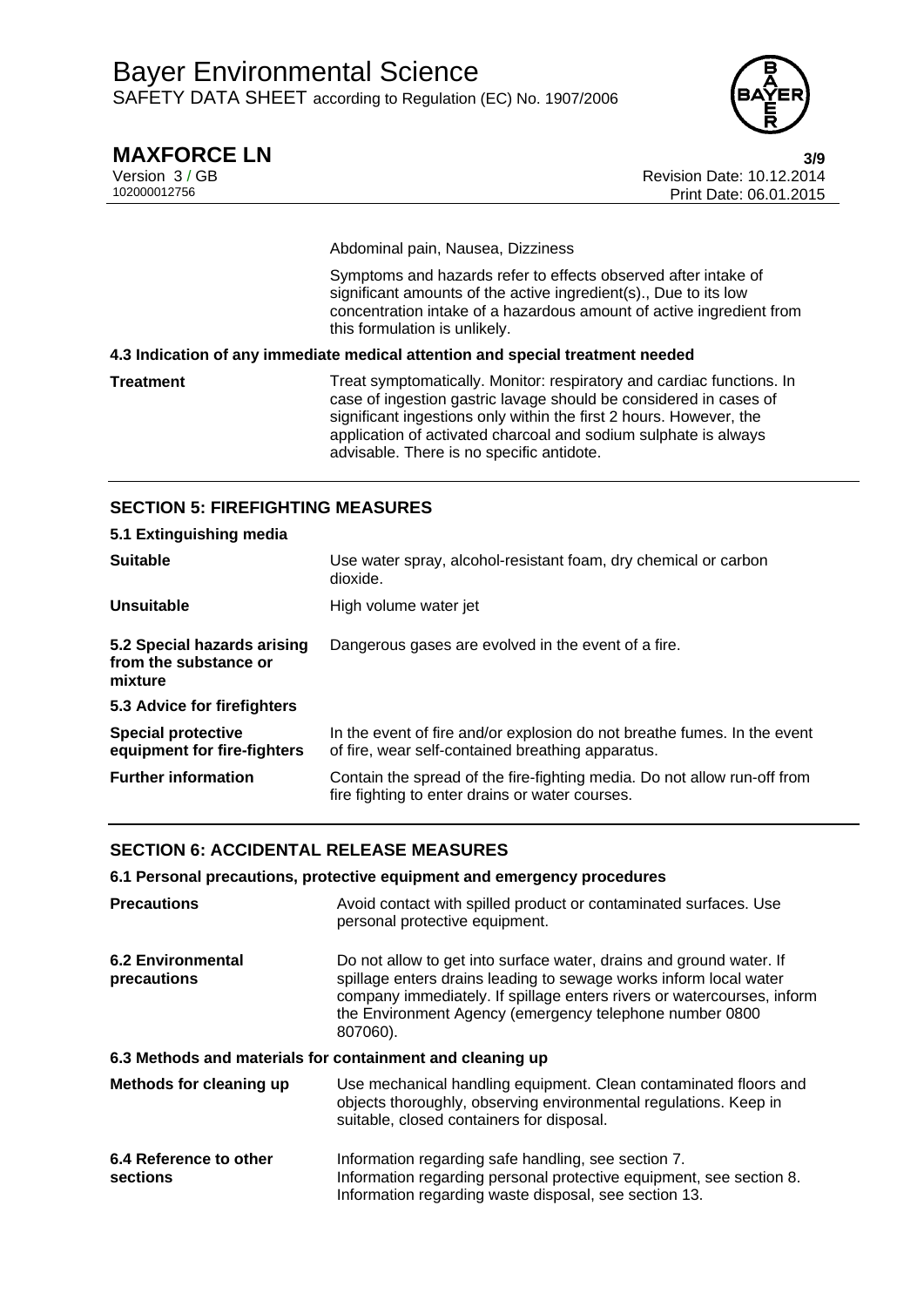

# **MAXFORCE LN 4/9**

Version 3 / GB Revision Date: 10.12.2014 Print Date: 06.01.2015

## **SECTION 7: HANDLING AND STORAGE**

## **7.1 Precautions for safe handling**

| Advice on safe handling                                   | No specific precautions required when handling unopened<br>packs/containers; follow relevant manual handling advice. Ensure<br>adequate ventilation.                                                                                                                                                 |
|-----------------------------------------------------------|------------------------------------------------------------------------------------------------------------------------------------------------------------------------------------------------------------------------------------------------------------------------------------------------------|
| <b>Advice on protection</b><br>against fire and explosion | No special precautions required.                                                                                                                                                                                                                                                                     |
| <b>Hygiene measures</b>                                   | Avoid contact with skin, eyes and clothing. Keep working clothes<br>separately. Wash hands before breaks and immediately after handling<br>the product. Remove soiled clothing immediately and clean thoroughly<br>before using again. Garments that cannot be cleaned must be<br>destroyed (burnt). |
|                                                           | 7.2 Conditions for safe storage, including any incompatibilities                                                                                                                                                                                                                                     |
| <b>Requirements for storage</b><br>areas and containers   | Keep containers tightly closed in a dry, cool and well-ventilated place.<br>Store in original container. Store in a place accessible by authorized<br>persons only. Keep away from direct sunlight. Protect from freezing.                                                                           |
| Advice on common storage                                  | Keep away from food, drink and animal feedingstuffs.                                                                                                                                                                                                                                                 |
| 7.3 Specific end uses                                     | Refer to the label and/or leaflet.                                                                                                                                                                                                                                                                   |

## **SECTION 8: EXPOSURE CONTROLS/PERSONAL PROTECTION**

### **8.1 Control parameters**

| <b>Components</b> | CAS-No.       | <b>Control parameters</b>     | <b>Update</b> | <b>Basis</b> |
|-------------------|---------------|-------------------------------|---------------|--------------|
| Imidacloprid      | 138261-41-3   | $0.7$ mg/m $3$<br>(TWA)       |               | OES BCS*     |
| Sucrose           | $57-50-1$     | $10$ mg/m $3$<br>(TWA)        | 12 2011       | EH40 WEL     |
| Sucrose           | $57 - 50 - 1$ | $20 \text{ mg/m}$ 3<br>(STEL) | 12 2011       | EH40 WEL     |

\*OES BCS: Internal Bayer CropScience "Occupational Exposure Standard"

### **8.2 Exposure controls**

**Refer to COSHH assessment (Control of Substances Hazardous to Health (Amendment) Regulations 2004). Engineering controls should be used in preference to personal protective equipment wherever practicable. Refer also to COSHH Essentials.**

### **Personal protective equipment**

In normal use and handling conditions please refer to the label and/or leaflet. In all other cases the following recommendations would apply.

**Respiratory protection** Respiratory protection is not required under anticipated circumstances of exposure. Respiratory protection should only be used to control residual risk of short duration activities, when all reasonably practicable steps have been taken to reduce exposure at source e.g. containment and/or local extract ventilation. Always follow respirator manufacturer's instructions regarding wearing and maintenance.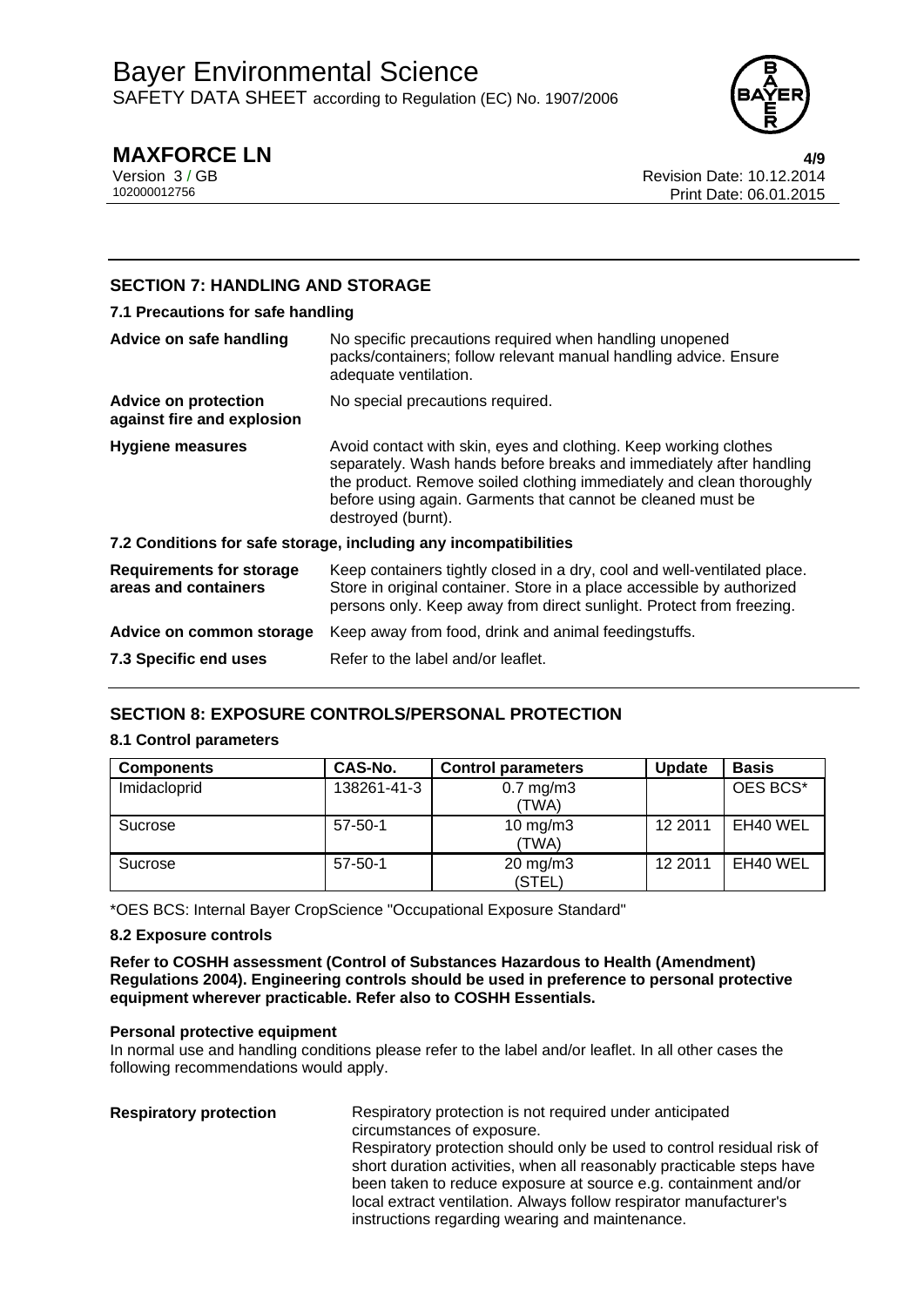

**MAXFORCE LN** 5/9<br>Version 3/GB<br>**10.12.2014** Revision Date: 10.12.2014 Version 3 / GB Revision Date: 10.12.2014 Print Date: 06.01.2015

| <b>Hand protection</b>   | Wear CE Marked (or equivalent) nitrile rubber gloves (minimum<br>thickness of 0,4 mm). Wash when contaminated and dispose of<br>when contaminated inside, when perforated or when contamination<br>on the outside cannot be removed. Wash hands frequently and<br>always before eating, drinking, smoking or using the toilet.             |
|--------------------------|--------------------------------------------------------------------------------------------------------------------------------------------------------------------------------------------------------------------------------------------------------------------------------------------------------------------------------------------|
| Eye protection           | Wear goggles (conforming to $EN166$ , Field of Use = 5 or equivalent).                                                                                                                                                                                                                                                                     |
| Skin and body protection | Wear standard coveralls and Category 3 Type 6 suit.<br>If there is a risk of significant exposure, consider a higher protective<br>type suit.<br>Wear two layers of clothing wherever possible. Polyester/cotton or<br>cotton overalls should be worn under chemical protection suit and<br>should be professionally laundered frequently. |

## **SECTION 9: PHYSICAL AND CHEMICAL PROPERTIES**

## **9.1 Information on basic physical and chemical properties**

| <b>Form</b>                                       | partly crystalline                                           |
|---------------------------------------------------|--------------------------------------------------------------|
| <b>Colour</b>                                     | red brown                                                    |
| Odour                                             | sweet                                                        |
| рH                                                | 4.0 - 6.5 at 10 % (23 °C) (CIPAC D water (342ppm))           |
| <b>Water solubility</b>                           | soluble                                                      |
| <b>Partition coefficient: n-</b><br>octanol/water | Imidacloprid: log Pow: 0.57                                  |
| 9.2 Other information                             | Further safety related physical-chemical data are not known. |

## **SECTION 10: STABILITY AND REACTIVITY**

| 10.1 Reactivity                            |                                                                                              |
|--------------------------------------------|----------------------------------------------------------------------------------------------|
| <b>Thermal decomposition</b>               | 210 °C<br>Exothermic decomposition.<br>The value mentioned relates to the active ingredient. |
| <b>10.2 Chemical stability</b>             | Stable under recommended storage conditions.                                                 |
| 10.3 Possibility of<br>hazardous reactions | No hazardous reactions when stored and handled according to<br>prescribed instructions.      |
| 10.4 Conditions to avoid                   | Extremes of temperature and direct sunlight.                                                 |
| 10.5 Incompatible materials                | Store only in the original container.                                                        |
| 10.6 Hazardous<br>decomposition products   | No decomposition products expected under normal conditions of use.                           |

## **SECTION 11: TOXICOLOGICAL INFORMATION**

**11.1 Information on toxicological effects**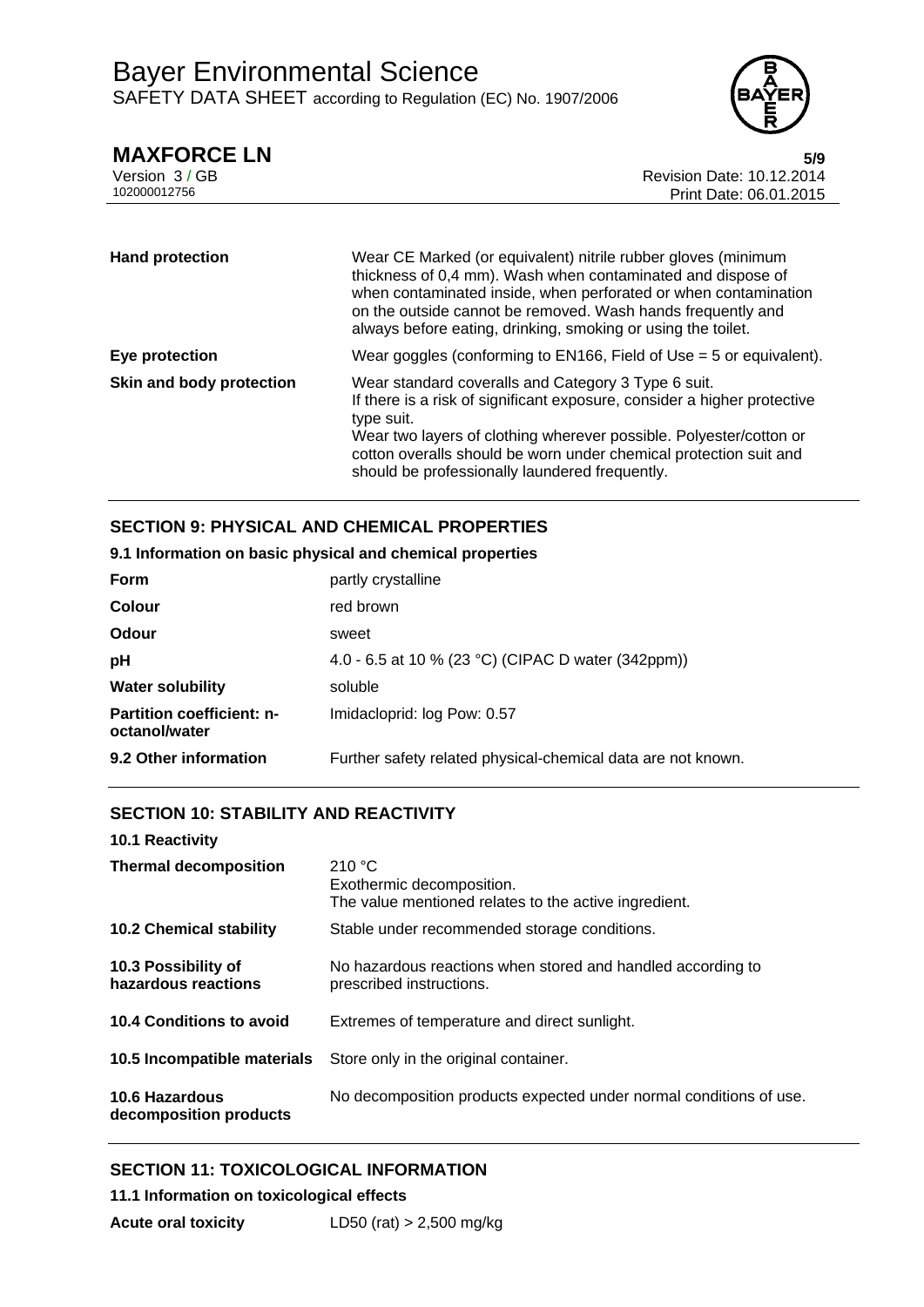

**MAXFORCE LN** 6/9<br>Version 3 / GB **10.12.2014** Version 3 / GB Revision Date: 10.12.2014 Print Date: 06.01.2015

|                                  | Test conducted with a similar formulation.                                                                                       |
|----------------------------------|----------------------------------------------------------------------------------------------------------------------------------|
| <b>Acute inhalation toxicity</b> | During intended and foreseen applications, no respirable aerosol is<br>formed.                                                   |
| <b>Acute dermal toxicity</b>     | LD50 (rat) $> 2,000$ mg/kg<br>Test conducted with a similar formulation.                                                         |
| <b>Skin irritation</b>           | No skin irritation (rabbit)<br>Test conducted with a similar formulation.                                                        |
| Eye irritation                   | No eye irritation (rabbit)<br>Test conducted with a similar formulation.                                                         |
| <b>Sensitisation</b>             | Non-sensitizing. (guinea pig)<br>OECD Test Guideline 406, Magnusson & Kligman test<br>Test conducted with a similar formulation. |

## **Assessment repeated dose toxicity**

Imidacloprid did not cause specific target organ toxicity in experimental animal studies.

### **Assessment Mutagenicity**

Imidacloprid was not mutagenic or genotoxic based on the overall weight of evidence in a battery of in vitro and in vivo tests.

## **Assessment Carcinogenicity**

Imidacloprid was not carcinogenic in lifetime feeding studies in rats and mice.

## **Assessment toxicity to reproduction**

Imidacloprid caused reproduction toxicity in a two-generation study in rats only at dose levels also toxic to the parent animals. The reproduction toxicity seen with Imidacloprid is related to parental toxicity.

### **Assessment developmental toxicity**

Imidacloprid caused developmental toxicity only at dose levels toxic to the dams. The developmental effects seen with Imidacloprid are related to maternal toxicity.

## **SECTION 12: ECOLOGICAL INFORMATION**

| <b>12.1 Toxicity</b>                        |                                                                                                                                                      |
|---------------------------------------------|------------------------------------------------------------------------------------------------------------------------------------------------------|
| <b>Toxicity to fish</b>                     | LC50 (Oncorhynchus mykiss (rainbow trout)) 211 mg/l<br>Exposure time: 96 h<br>The value mentioned relates to the active ingredient imidacloprid.     |
| <b>Toxicity to aquatic</b><br>invertebrates | EC50 (Daphnia magna (Water flea)) 85 mg/l<br>Exposure time: 48 h<br>The value mentioned relates to the active ingredient imidacloprid.               |
|                                             | EC10 (Chironomus riparius (non-biting midge)) 2,09 µg/l<br>Exposure time: 28 d<br>The value mentioned relates to the active ingredient imidacloprid. |
| <b>Toxicity to aquatic plants</b>           | EC50 (Desmodesmus subspicatus) > 10 mg/l<br>Growth rate; Exposure time: 72 h<br>The value mentioned relates to the active ingredient imidacloprid.   |
| 40.0 Berghaman and dessedebility            |                                                                                                                                                      |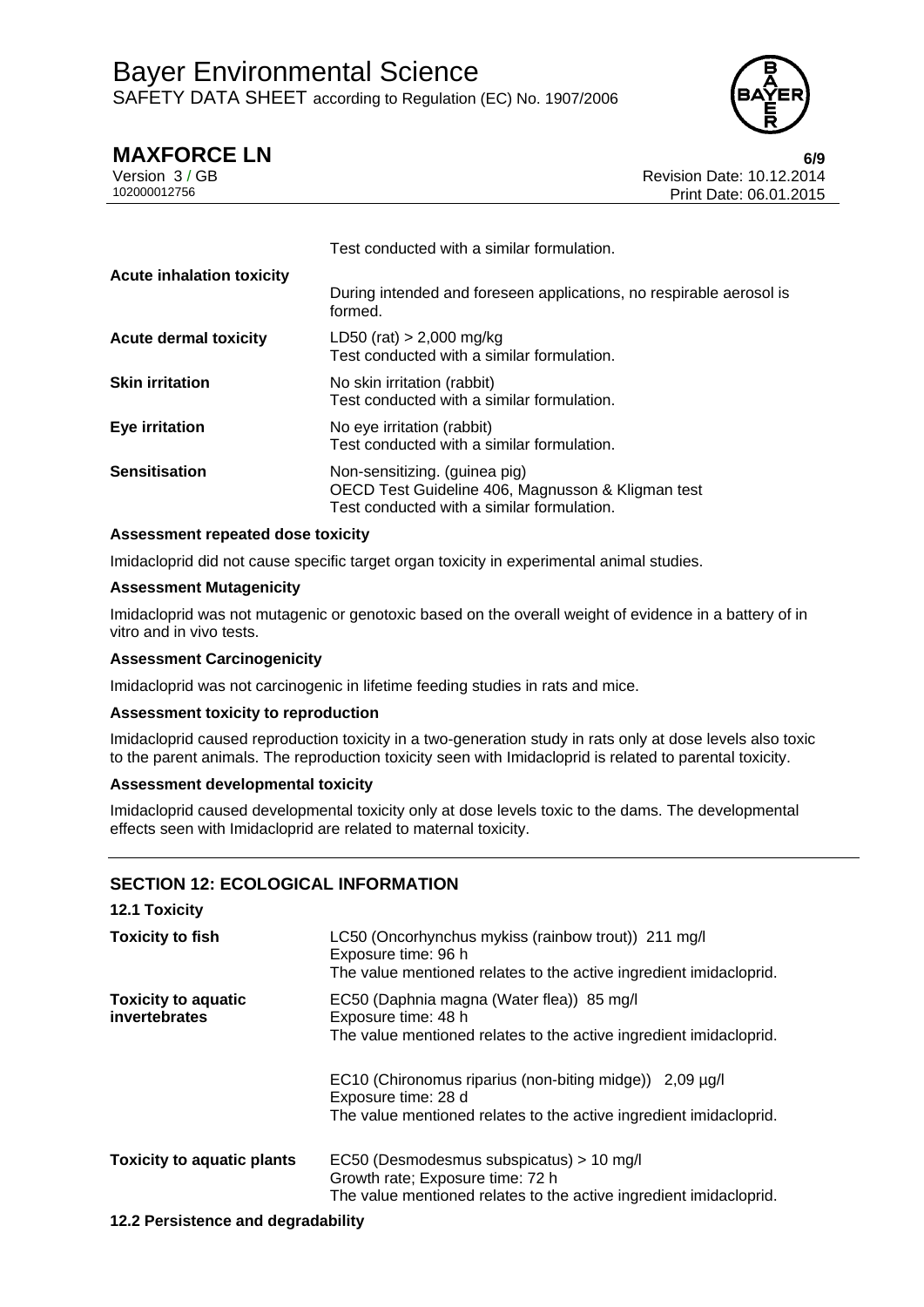

# **MAXFORCE LN 7/9**

Version 3 / GB Revision Date: 10.12.2014 Print Date: 06.01.2015

| <b>Biodegradability</b>                     | Imidacloprid:<br>not rapidly biodegradable                                                                                                                                                      |  |
|---------------------------------------------|-------------------------------------------------------------------------------------------------------------------------------------------------------------------------------------------------|--|
| Koc                                         | Imidacloprid: Koc: 225                                                                                                                                                                          |  |
| 12.3 Bioaccumulative potential              |                                                                                                                                                                                                 |  |
| <b>Bioaccumulation</b>                      | Imidacloprid:<br>Does not bioaccumulate.                                                                                                                                                        |  |
| 12.4 Mobility in soil                       |                                                                                                                                                                                                 |  |
| <b>Mobility in soil</b>                     | Imidacloprid: Moderately mobile in soils                                                                                                                                                        |  |
| 12.5 Results of PBT and vPvB assessment     |                                                                                                                                                                                                 |  |
| <b>PBT and vPvB assessment</b>              | Imidacloprid: This substance is not considered to be persistent,<br>bioaccumulative and toxic (PBT). This substance is not considered to be<br>very persistent and very bioaccumulative (vPvB). |  |
| 12.6 Other adverse effects                  |                                                                                                                                                                                                 |  |
| <b>Additional ecological</b><br>information | No other effects to be mentioned.                                                                                                                                                               |  |

## **SECTION 13: DISPOSAL CONSIDERATIONS**

## **13.1 Waste treatment methods**

| <b>Product</b>                      | In accordance with current regulations and, if necessary, after<br>consultation with the site operator and/or with the responsible authority,<br>the product may be taken to a waste disposal site or incineration plant.<br>Advice may be obtained from the local waste regulation authority (part<br>of the Environment Agency in the UK). |
|-------------------------------------|----------------------------------------------------------------------------------------------------------------------------------------------------------------------------------------------------------------------------------------------------------------------------------------------------------------------------------------------|
| <b>Contaminated packaging</b>       | Empty remaining contents.<br>Do not re-use baits or empty containers.<br>Not completely emptied packagings should be disposed of as<br>hazardous waste.<br>Rinsed packaging may be acceptable for landfill, otherwise incineration<br>will be required in accordance with local regulations.                                                 |
| Waste key for the unused<br>product | 020108 agrochemical waste containing dangerous substances                                                                                                                                                                                                                                                                                    |

## **SECTION 14: TRANSPORT INFORMATION**

## **According to ADN/ADR/UK 'Carriage' Regulations/RID/IMDG/IATA not classified as dangerous goods.**

This classification is in principle not valid for carriage by tank vessel on inland waterways. Please refer to the manufacturer for further information.

**14.1 – 14.5** Not applicable.

## **14.6 Special precautions for user**

See sections 6 to 8 of this Safety Data Sheet.

**14.7 Transport in bulk according to Annex II of MARPOL 73/78 and the IBC Code**  No transport in bulk according to the IBC Code.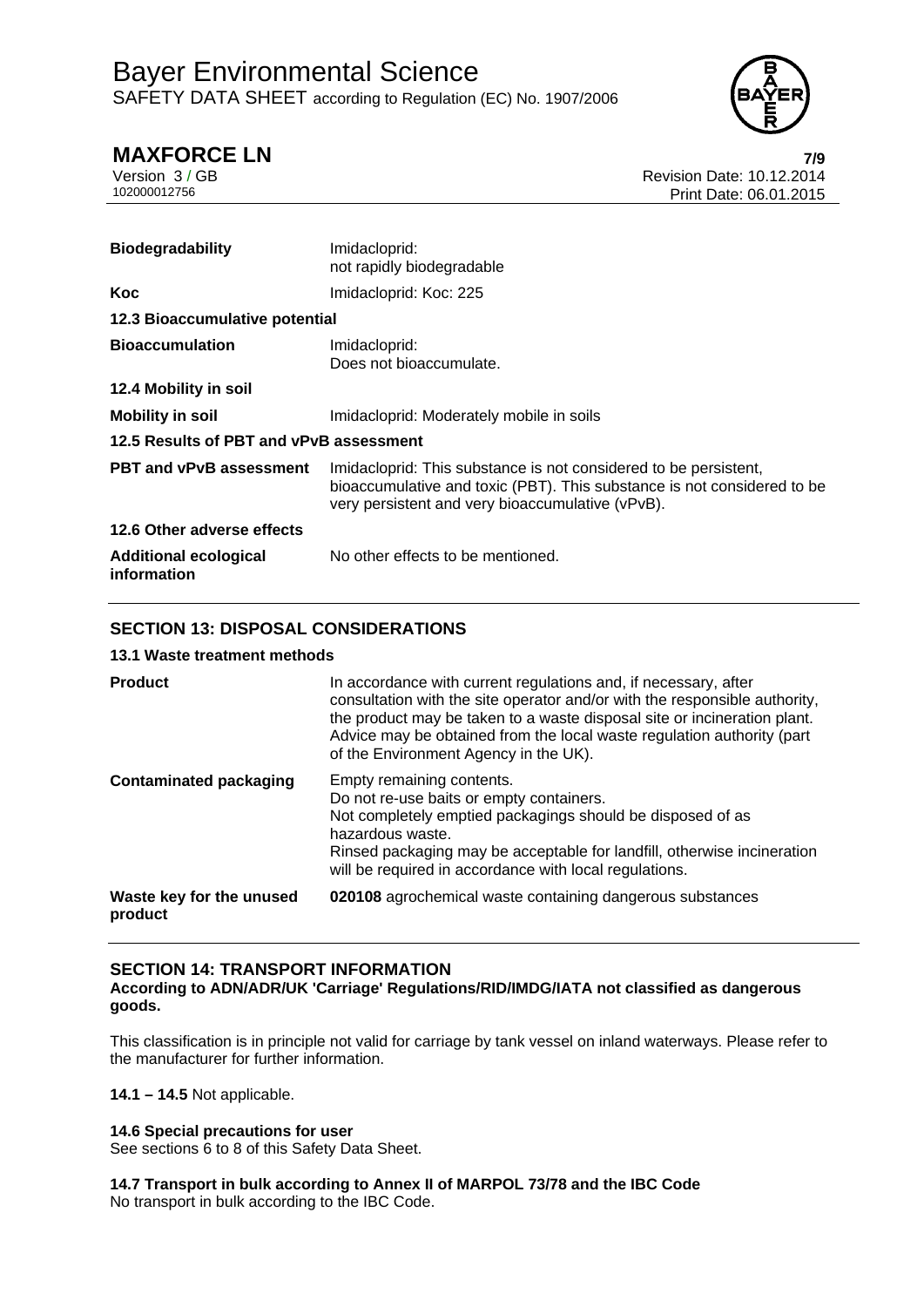

# **MAXFORCE LN 8/9**

Version 3 / GB Revision Date: 10.12.2014 Print Date: 06.01.2015

## **SECTION 15: REGULATORY INFORMATION**

## **15.1 Safety, health and environmental regulations/legislation specific for the substance or mixture**

## **UK and Northern Ireland Regulatory References**

This material may be subject to some or all of the following regulations (and any subsequent amendments). Users must ensure that any uses and restrictions as indicated on the label and/or leaflet are followed.

## **Transport**

Carriage of Dangerous Goods and Use of Transportable Pressure Equipment Regulations 2009 (SI 2009 No 1348)

Merchant Shipping (Dangerous Goods and Marine Pollutants) Regulations 1997 (SI 1997 No 2367) Air Navigation Dangerous Goods Regulations 2002 (SI 2002 No 2786)

## **Supply and Use**

Chemical (Hazard Information and Packaging for Supply) Regulations 2009 (SI 2009 No 716) Chemical (Hazard Information and Packaging for Supply) (Northern Ireland) Regulations 2009 Control of Substances Hazardous to Health Regulations 2002 (SI 2002 No 2677) EH40 Occupational Exposure Limits - Table 1 List of approved workplace exposure limits Control of Pesticide Regulations 1986 Dangerous Substances and Explosive Atmospheres Regulations 2002

## **Waste Treatment**

Environmental Protection Act 1990, Part II Environmental Protection (Duty of Care) Regulations 1991 The Waste Management Licensing Regulations 1994 (as amended) Hazardous Waste Regulations 2005 (Replacing Special Waste Regulations 1996 as amended) Landfill Directive Regulation on Substances That Deplete the Ozone Layer 1994 (EEC/3093/94) Water Resources Act 1991 Anti-Pollution Works Regulations 1999

## **Further information**

WHO-classification: III (Slightly hazardous)

### **15.2 Chemical Safety Assessment**

A chemical safety assessment is not required.

## **SECTION 16: OTHER INFORMATION**

## **Text of R-phrases mentioned in Section 3**

R22 Harmful if swallowed.

R50/53 Very toxic to aquatic organisms, may cause long-term adverse effects in the aquatic environment.

## **Text of the hazard statements mentioned in Section 3**

| H302 | Harmful if swallowed.                                 |
|------|-------------------------------------------------------|
| H400 | Very toxic to aquatic life.                           |
| H410 | Very toxic to aquatic life with long lasting effects. |

Ready to use 'Baits' are insecticides packaged in plastic, tamper proof containers.